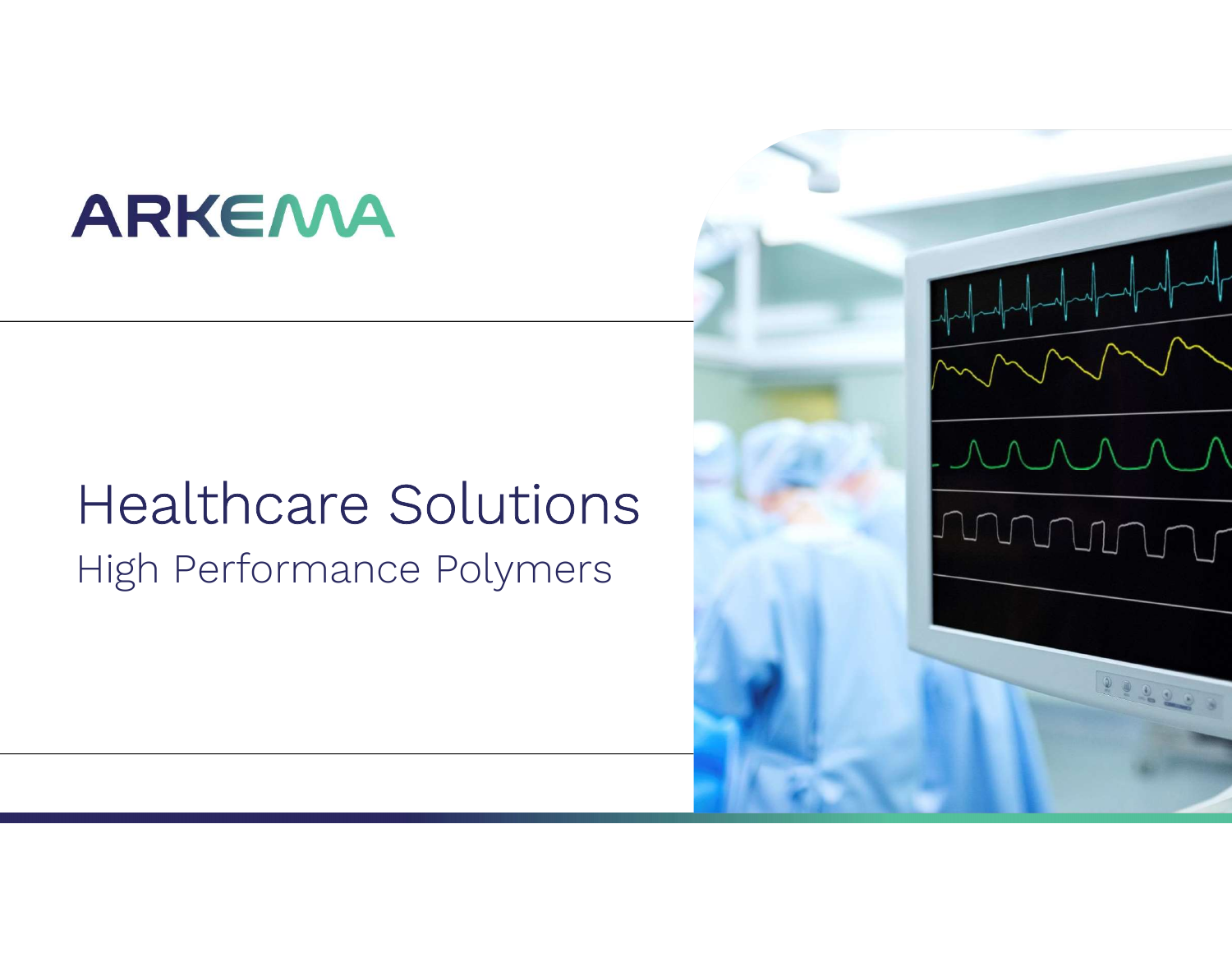### Technical Polymers – Healthcare Product Portfolio

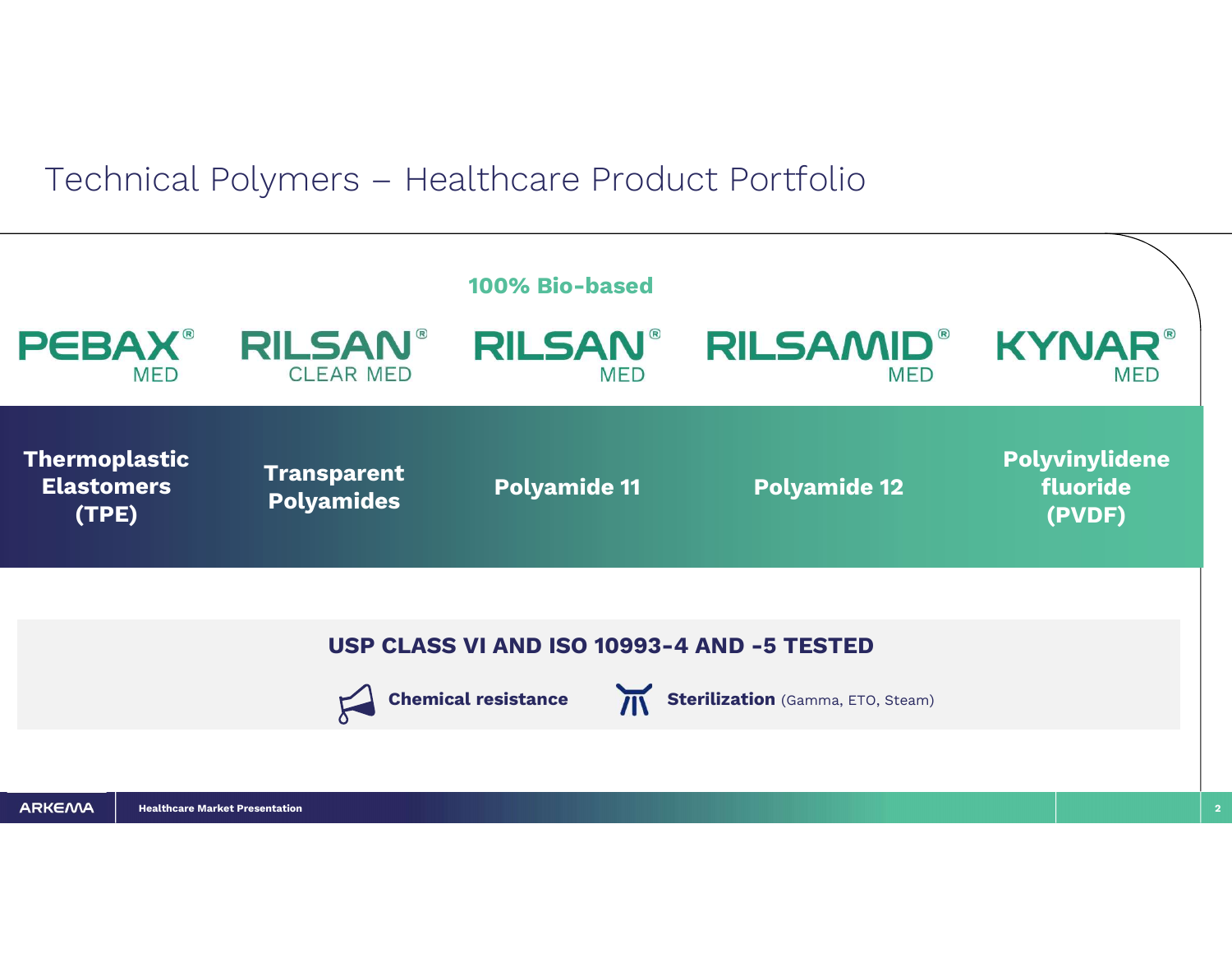## Pebax® Med Elastomers



### Thermoplastic elastomer made of rigid polyamide and soft polyether





available as well



Lowest hysteresis among TPE's

### Kink resistance From soft rubber-like behavior to rigid nylon-like behavior



Fatigue resistance Best flex fatigue resistance & highest energy return

### Widest Shore D range and Flex Modulus

From 25 Shore D to 74 Shore D Flexural modulus (Mpa)



### WHAT IS THE CHEMISTRY? **WHY ARE THEY USED?** EXAMPLES OF APPLICATIONS



**Catheters** &

**Balloons** 



Hearing Aids



Surgical Robotics



**Medical** Compounds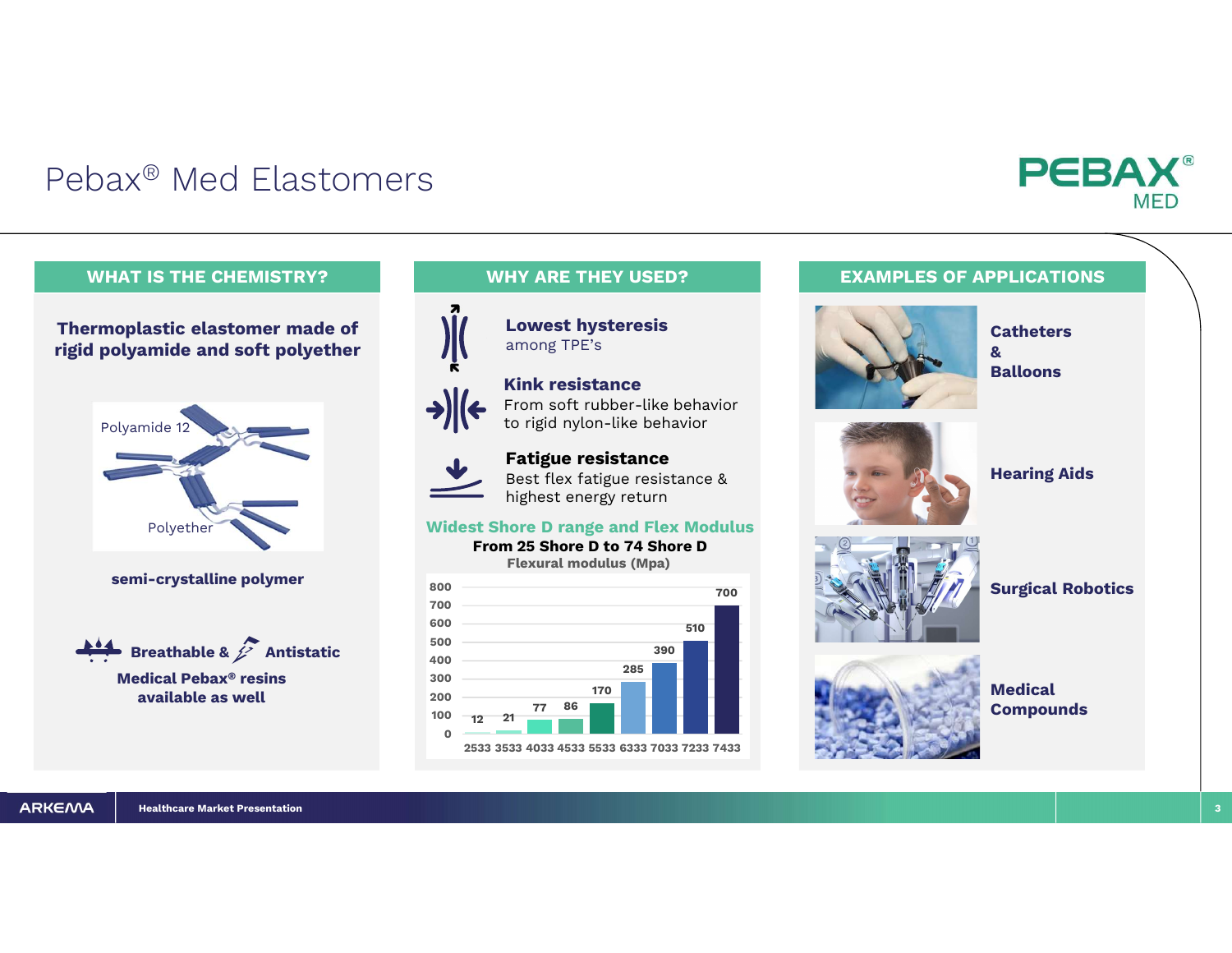## Rilsan® Clear Med Polyamides



## **Transparent** Lightweight Light transmittance close to PMMA Flexible 88 88<br>85 88<br>85 88 90 90.8 91.5 <sup>92</sup> 8688 90 94<br>92 PSU PC Glass G170MED G850MED PMMA **Transparency**



Respiratory & Sleep Apnea Masks

**RILSAN®** 

**CLEAR MED** 



Medical fittings & **Connectors**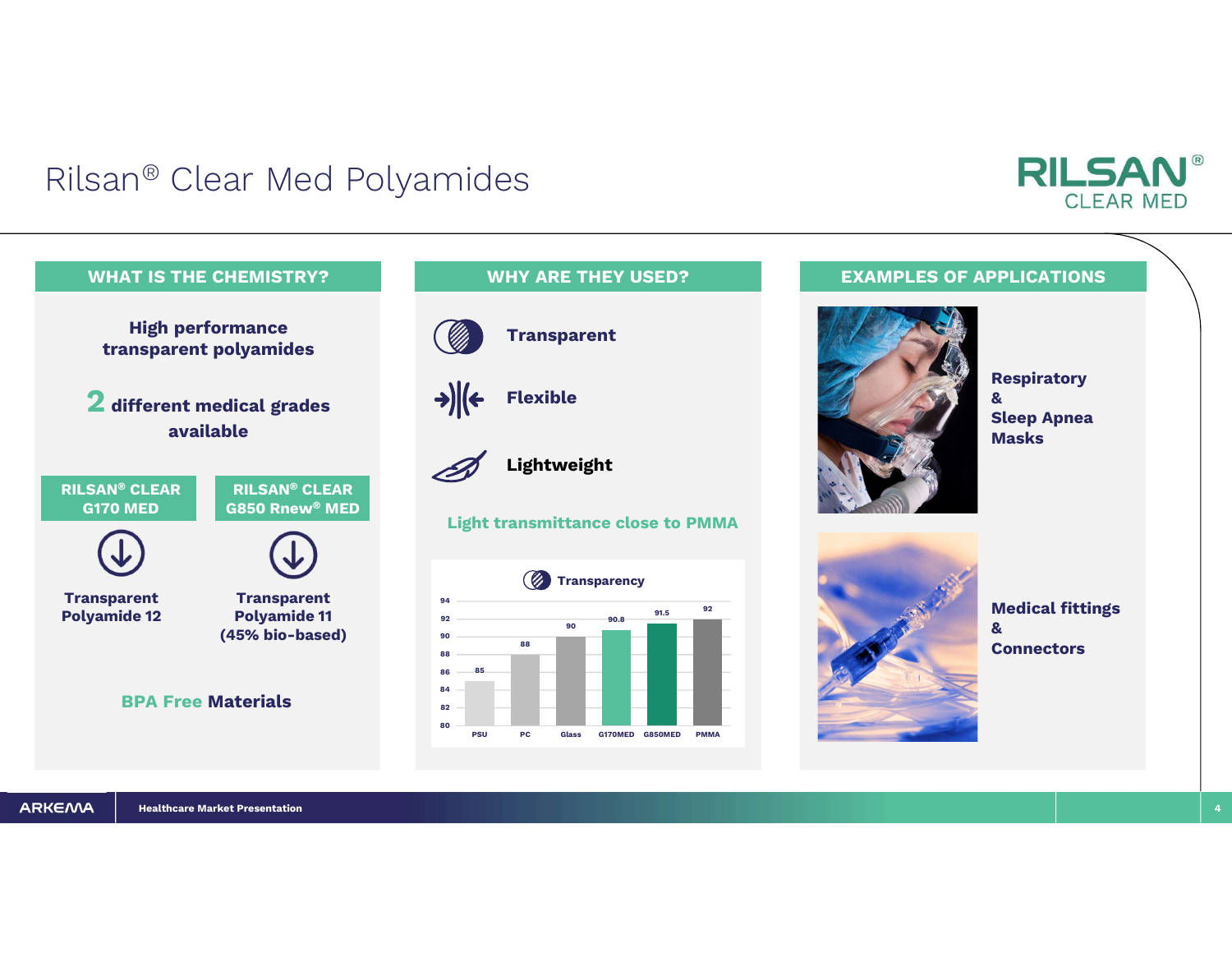### Rilsan® PA11 Med & Rilsamid® PA12 Med Polyamides RILSAN®

Healthcare Market Presentation 5 WHAT IS THE CHEMISTRY? WHY ARE THEY USED? EXAMPLES OF APPLICATIONS Non-renewable resources Renewable resources PA6 PA6.6 PA6.12 PA6.10 PA10.10 REAGAN PAID PA11 Polyamide Performance Pyramid Lightweight Bio-based (PA11) Dimensional stability The Lightest Polyamides **Catheters** & Balloons IV Bags **Transdermal** Patches Oral Care  $1.13$   $1.14$ 1.14 1.08 1.06 1.04 1.03 1.02 1.13 1.14<br>1.08 1.06 1.06 1.04 1.03 1.02 1.03<br>PA6 PA6.6 PA6.10 PA6.12 PA10.10 PA10.12 PA12 PA11  $\mathscr{D}$  Density (g/cm3)

**RILSAMID®** 

**MED**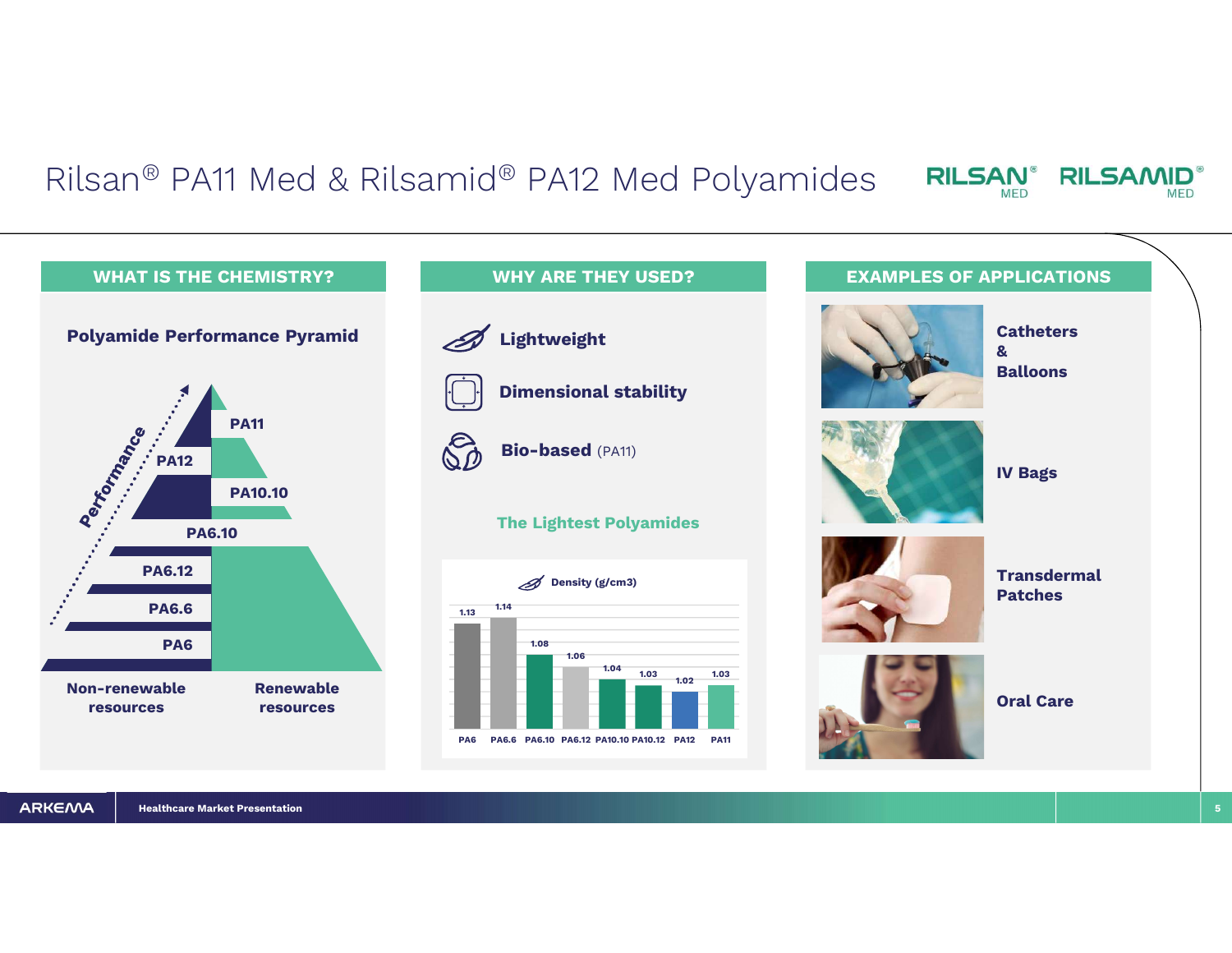## Kynar® Med PVDF



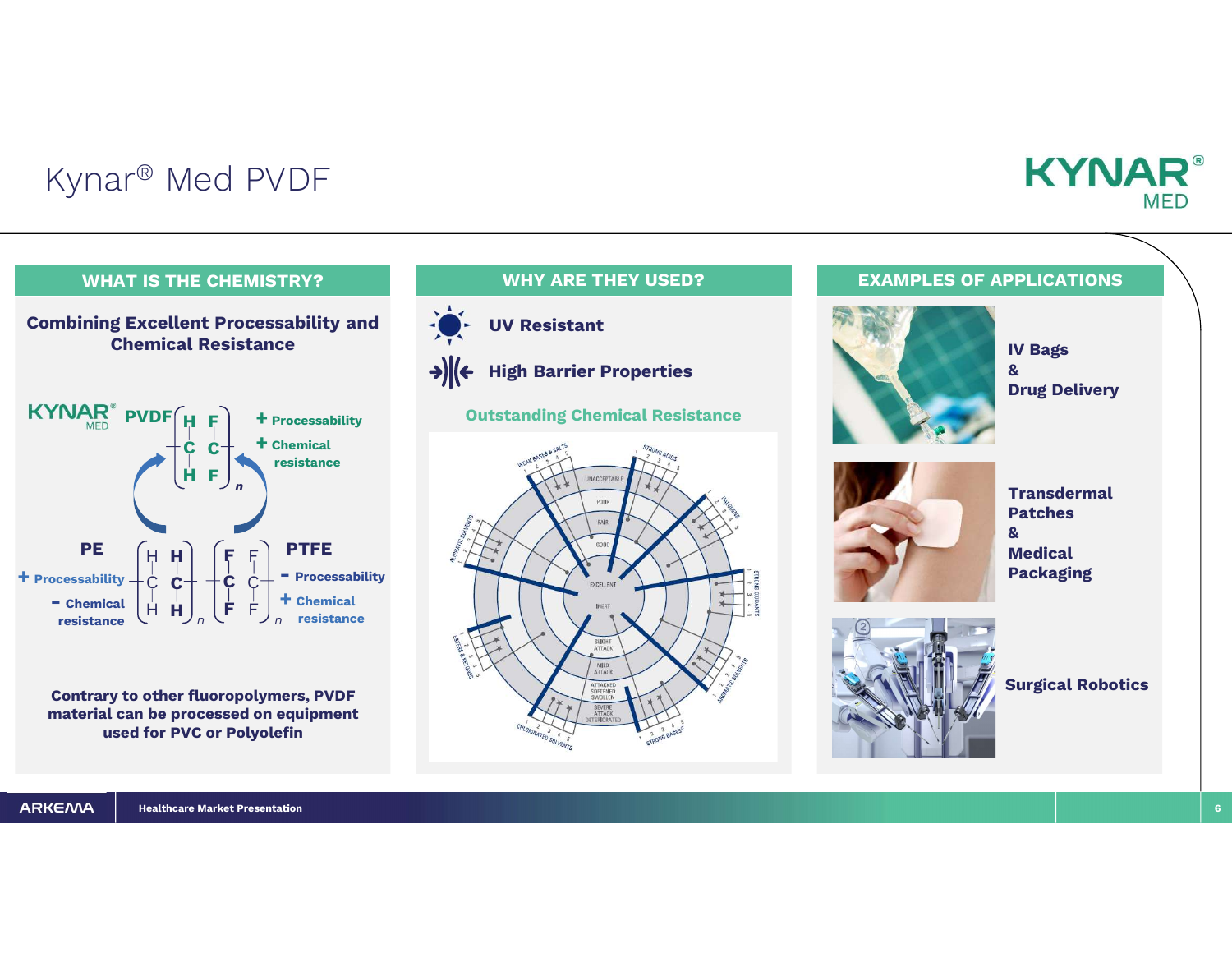### Disclaimer

DISCLAIMPT<br>The statements, technical information and recommendations contained herein are believed to be accurate as of the date hereof. Since the conditions and<br>methods of use of the product and of the information referre DISCLAIMPT<br>The statements, technical information and recommendations contained herein are believed to be accurate as of the date hereof. Since the conditions and<br>methods of use of the product and of the information referre DISCLAIM CHE statements, technical information and recommendations contained herein are believed to be accurate as of the date hereof. Since the conditions and methods of use of the product and of the information referred DISCLAIM CHANTABILITY CRIMIT AND ANY OTHER WARRANTY, EXPRESSED OR IMPLIED, IS MADE CONCERNING THE GOODS DESCRIBED OR THE INFORMATION PROVIDED THE INFORMATION PROVIDED OF THE INFORMATION PROVIDED OF THE INFORMATION PROVIDED HEREIN. DISCIAIMPT<br>The statements, technical information and recommendations contained herein are believed to be accurate as of the date hereof. Since the conditions and<br>methods of use of the product and of the information referat

The statements, technical information and recommendations contained herein are believed to be accurate as of the date hereof. Since the conditions and<br>methods of use of the product and of the information referred to herein The statements, technical information and recommendations contained herein are believed to be accurate as of the date hereof. Since the conditions and<br>methods of use of the product and of the information referred to herein The statements, technical information and recommendations contained herein are believed to be accurate as of the date hereof. Since the conditions and methods of use of the product and of the information referred to breein The statements, technical information and recommendations contained herein are believed to be accurate as of the date hereof. Since the conditions and methods of use of the product and of the information referred to herein http://www.arkema.com/en/social-responsibility/responsible-product-management/medical-device-policy/index.html meutious or use of the product and or of the mindimator release on such information; NO WARRANIY OF FITNESS FOR ANY PARTICULAR PURPOSE, WARRANIYY<br>PERCHANTABILITY OR ANY OTHER WARRANIYY, EXPRESSED OR IMPLIED, IS MADE CONCER resunts obtained or analying norm any use or the pototo. The interpolation, the varkeman in the medical Device application in The COODS DESCRIBED OR THE INFORMATION PROVIDED<br>HEREIN.<br>The information provided herein relates

The information provided herein relates only to the specific product designated and may not be applicable when such product is used in combination with other materials or in any process. The user should hot other specific Hushemation provided herein relates only to the specific product designated and may not be applicable when such product is used in combination with other<br>The information provided herein relates and inducement to infringe a The information provided herein relates only to the specific product designated and may not be applicable when such product is used in combination with other materials or in any process. The user should noto be construed a The information provided identified team relates only in<br>materials or in any process. The user should t<br>under any patent and it should not be constr<br>proposed use of the product will not result<br>regarding the use of Arkema p Inter any parent and responsibility of the manufacturer of the medical device to determine the microfacture of the medical finder and the sole of the medical finder and the sole of the product will not result in patent inf proposes ase or are products in Medical Devices applications that are in contact with the body or circulating bodily fluids:<br>http://www.arkema.com/en/social-responsibility/responsible-product-management/medical-device-poli

complies with all applicable legal and regulatory requirements (FDA or other national drug agencies) It is the sole responsibility of the medical device to conduct all necessary tests and inspections and to the medical dev intended in exactor Amerian products and compared the medical exact and response the medical or products with the exact with hodiy fluids. In addical grades are not obtained the seed for such Medical Device applications. P many, reweransemistion in the medical grades to be used for such Medical Device applications. Products that have not are designated as Medical grades are not a<br>authorized by Arkema for use in Medical Device applications th Arkema has designated Medical grades to be used for such Medical Device applications. Products that have not been designated as Medical grades are not originated by Arkema products in addition Device applications that are exemna nas uesignate we was a see to be used to result on webutan between exputations. Procedure applications that are in contact with the body or circulating bodily fluids. In addition, Arkema strictly prohibits the use o adionized by Aireina for use in webcalco encompendence applications that are in contact when the body or in the sue of any Arkema products in Medical Device applications that are implanted in the body or in The Arkema trad The Kirchina diademiants and the Kirchina mathemorary implantable devices, and customers shall not represent to anyone else, that Arkem<br>medical devices.<br>It is the sole responsibility of the manufacturer of the medical devi